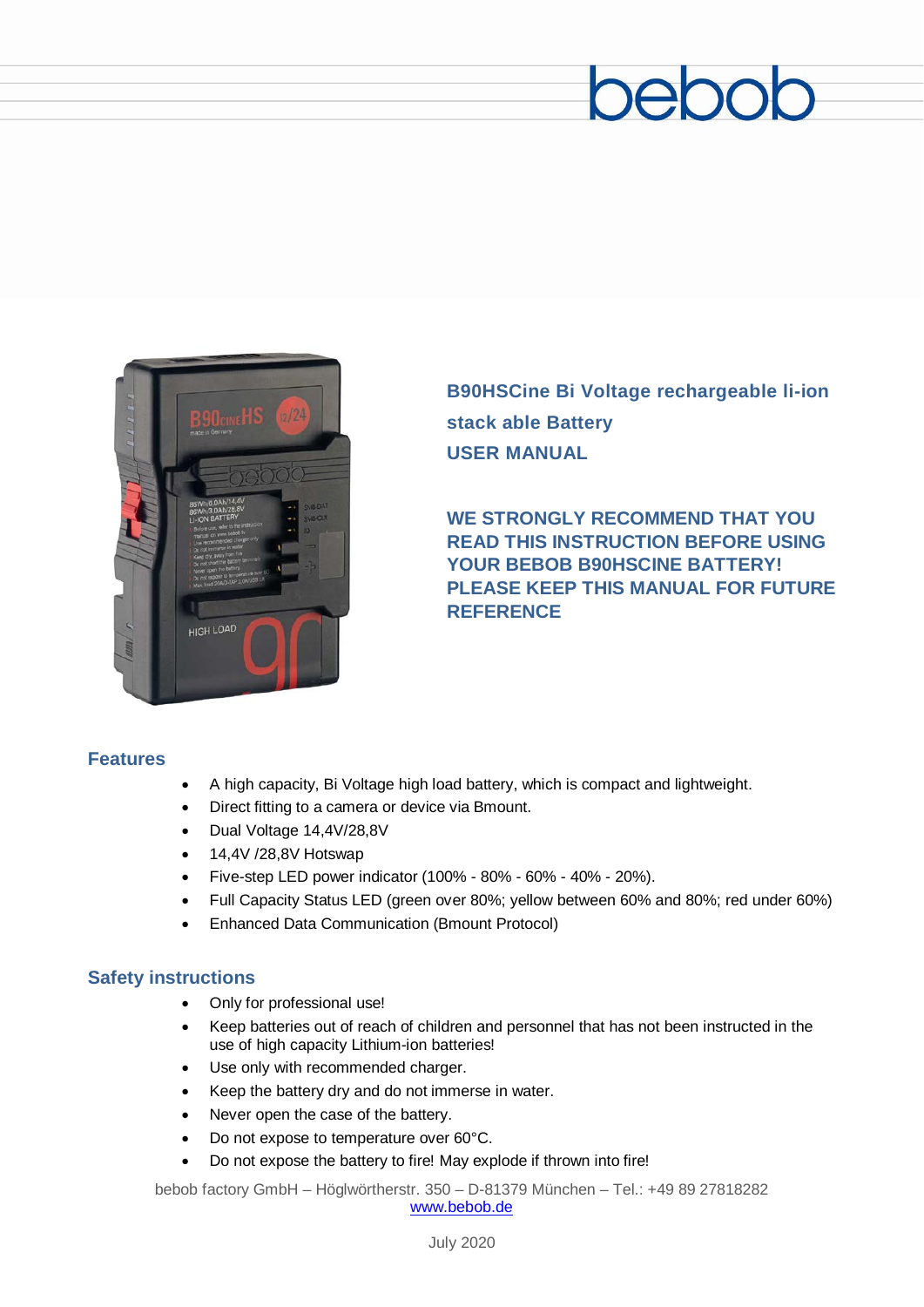- Maximum Load 20.0A (under 14,4V and 28,8V)
- Do not put the battery on a device when the red charging LED flashes.
- Handle with care! Do not throw! Do not drop!

#### **Charging**

- Never load unattended
- Wait 30 Minutes after discharge before you put the battery on a charger.
- The bebob B90HSCINE battery can be charged with an external Bmount bebob charger (or equivalent).
- Approximate charge time may vary depending on charger and temperature.
- bebob B90HSCINE can be charged in ambient temperature for optimum performance at 10°C - 30°C.
- bebob B90HSCINE batteries can be recharged in any charge condition.
- Fuel Gauge Flashing led indicates State of Charge during Charging Process.

#### **Discharging**

- Maximum load is 20.0A. When using the battery with video or lighting equipment, power consumption of the equipment must be 20.0A or below. For the protection of the battery, a load of 20.0A or over may activate the internal protection circuit and stop supply of power. In this case the Fuse will self-rest after a couple of minutes
- The battery can be used in ambient temperature of  $20^{\circ}$ C +  $55^{\circ}$ C.
- If a Bmount battery with more than 18% capacity is stacked at the back of the B90HS, the B90HS w
- Never connect several B90HSCINE in series

#### **Stack able Hotswap**

- You can stack up to three batteries together.
- $A$  4<sup>th</sup> battery won't be identified by the system
- If a Bmount battery with more than 18% capacity is stacked at the back of a B90HS, the B90HS will behave as a Hotswap adpater, passing through the power of the back battery, without discharging itself.
- If the back battery turns under 18% of Capacity, the B90HS will switch on without interruption and will power the device. The Fuel Gauge flashes red.

#### **Storage**

- Storage temperature range is  $20^{\circ}$ C  $\sim$  +  $35^{\circ}$ C (<85% humidity).
- To store the battery for a long period (longer than 4 Weeks), the battery should be charged between 50% and 75%. The battery should be recharged every 4 Weeks.
- After storage some self-discharge will occur. Before re-use it is advisable to recharge the battery fully.

bebob factory GmbH – Höglwörtherstr. 350 – D-81379 München – Tel.: +49 89 27818282 [www.bebob.de](http://www.bebob.de/)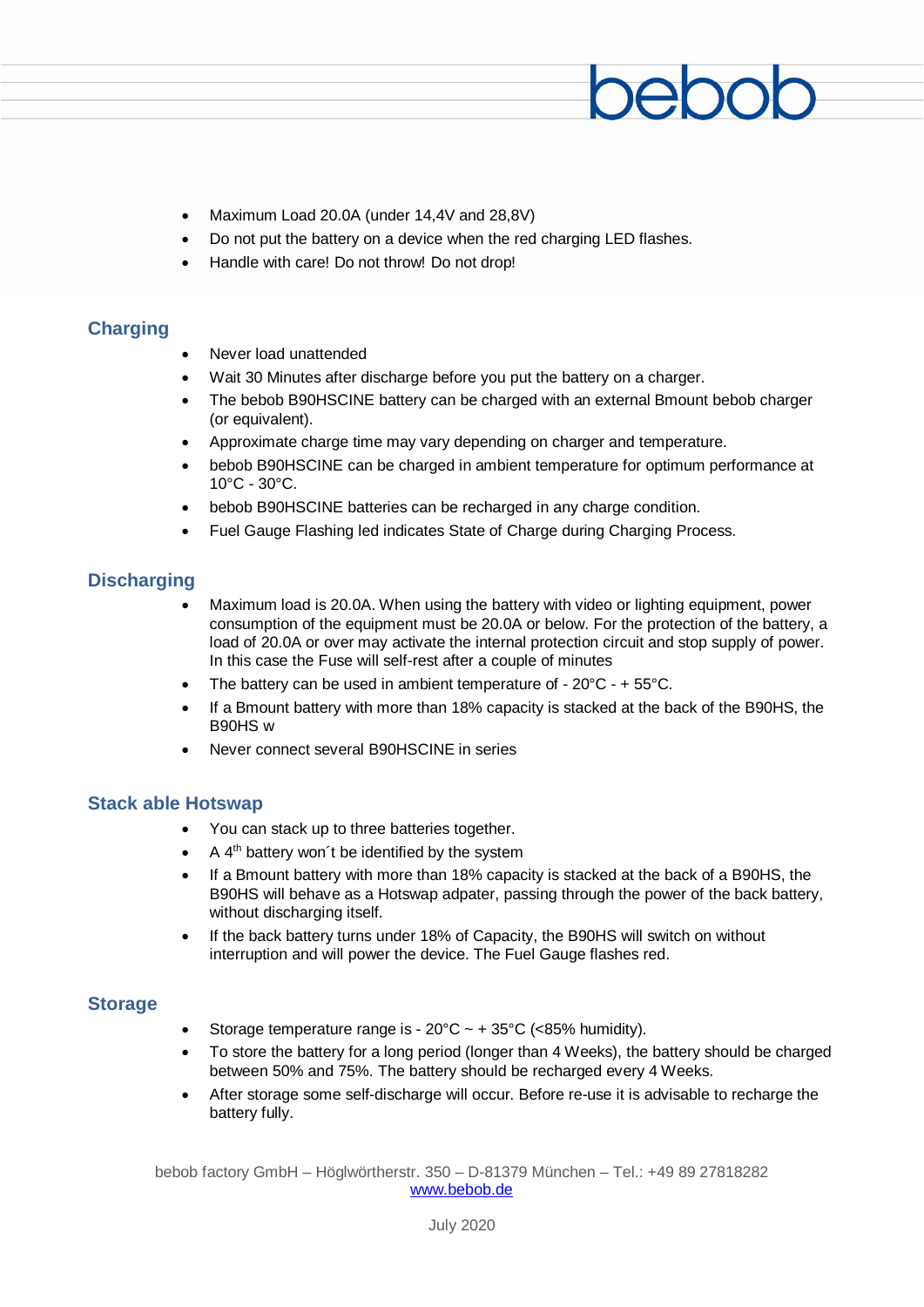## pepd

#### **Warranty**

- The B90HSCINE is covered by a 2 years unconditional warranty on all parts, except the cells.
- The cells are covered by a 2-year warranty, 80% of the original capacity.
- For warranty issues or if you have any additional questions, please contact the appropriate bebob distributor listed at [www.bebob.de.](http://www.bebob.de/)

#### **Disposal**

• The B90HSCINE battery has to be disposed within a dedicated collection container for used device batteries. Please be aware that only empty batteries are allowed for disposal in collection containers. In case the battery is not completely discharged, precautions against a potential short-circuit have to be taken.

#### **Specifications**

| <b>Model</b>                  | <b>B90HSCINE</b>                                       |
|-------------------------------|--------------------------------------------------------|
| <b>Mount</b>                  | <b>Bmount</b>                                          |
| Capacity                      | 86Wh                                                   |
| Voltage                       | 14,4V / 28,8V DC                                       |
| <b>Maximum Output Voltage</b> | 16,8 V / 33,6V DC                                      |
| <b>End Voltage</b>            | 12,0 V /24,0V                                          |
| Cells                         | Lithium-Ion Trimix HL made in Japan                    |
| Max. Discharge Current        | 20.0A                                                  |
| <b>Twist D-Tap</b>            | 13,2V max 2,5A                                         |
| <b>USB Port</b>               | 5V, 1.0A                                               |
| <b>Fuel Gauge</b>             | 5-Step LED                                             |
| <b>Status</b>                 | Green: Full Capacity over 80%                          |
|                               | Yellow: Full Capacity between 60 and 80%               |
|                               | Red: Full Capacity under 60%                           |
| Weight                        | $0,66$ Kg                                              |
| Dimensions (WXHXD)            | 94x144x47mm                                            |
| Chargers                      | Bebob Bmount or Equivalent                             |
| Charging time (bebob BS2/BS4) | 6 Hours                                                |
| <b>Operating Temp. Range</b>  | Charge: + $10^{\circ}$ C ~ + 30°C recommended          |
|                               | Discharge: - $20^{\circ}$ C ~ + $55^{\circ}$ C         |
|                               | Storage:- $20^{\circ}$ C ~ + 35 $^{\circ}$ C (<85% RH) |

bebob factory GmbH – Höglwörtherstr. 350 – D-81379 München – Tel.: +49 89 27818282 [www.bebob.de](http://www.bebob.de/)